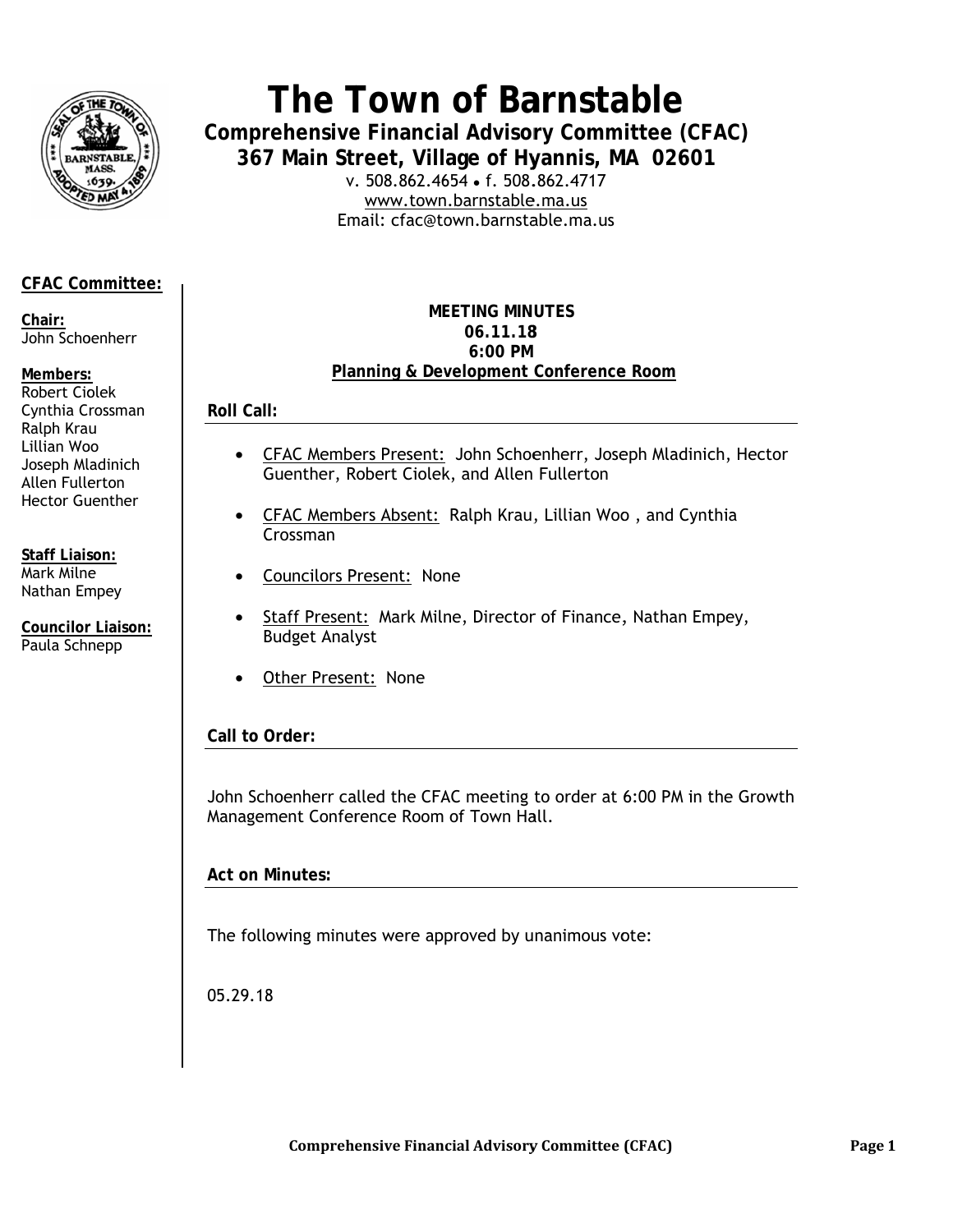Bob C. volunteered to review and update CFAC's policies & procedures document. Mark M. suggested CFAC could review this document on an annual basis.

Committee voted unanimously members listed hold the following positions.

John Schoenherr, Chair Bob Ciolek, Vice Chair Lillian Woo, Secretary

#### **Old Business:**

Suggestions & Takeaways

Cover Page - Mark M. noted the estimated seasonal population has been added to the front page.

- $\circ$  Bob C. responded a more accurate number might be available from the Cape Cod Commission.
- $\circ$  Hector G. noted the hyphens should be removed from five years and ten years.
- Page 1 No changes have been made to the second page.
	- $\circ$  Hector G. recommended adding an insert to the bond rating paragraph indicating that "not expected to change"
	- o Recommended changing the color of the link
- Page 2 John S. suggested we could trim the organization chart.
	- $\circ$  Mark M. responded a lot of reorganization with this budget, and that people will not know the changes by trimming the chart.
	- o Joseph M. suggested we could remove the shape keys

Page 3 - Mark M. noted he added the comparable tax rates. The single tax rate was used for comparisons, which does not include the residential exemption. Barnstable is the only town on cape that has a residential exemption. Sandwich is the only town with a higher tax rate than Barnstable. Mark M. noted without backup data this tax rate comparison can be misleading. Bob C. responded we could provide spending per capita or tax levy per capita.

Page 4 - Suggested adding a 5-year growth rate column to the table. John S. asked could we find population by precinct? COMM fire district is 7.67% of total fire tax levy. Mark M. responded that costs are higher for COMM fire district because they have three stations.

Page 5 & 6 - Mark M. noted we should add approved to the titles in the table.

Page 7 - Bob C. noted PEG enterprise fund should be spelled out. This also includes spelling out HYCC.

Page 8 - we're waiting on numbers from the school department. Mark M. suggested changing the foundation enrollment to actual enrollment.

Page 9 - change picture

Page 10 - remove the Cape Cod Mall project and replace it with the Ten Pin Eatery bowling.

- $\circ$  Bob C. suggested adding an estimated tax revenue chart for new growth projects.
- Last page Hector suggested adding libraries to quality of life. Also, remove the vacant position from the table.
- Move the back picture to the front of the report.

# **Matters not reasonably anticipated by the chair:**

None

**Discussion of topics for the next meeting:**